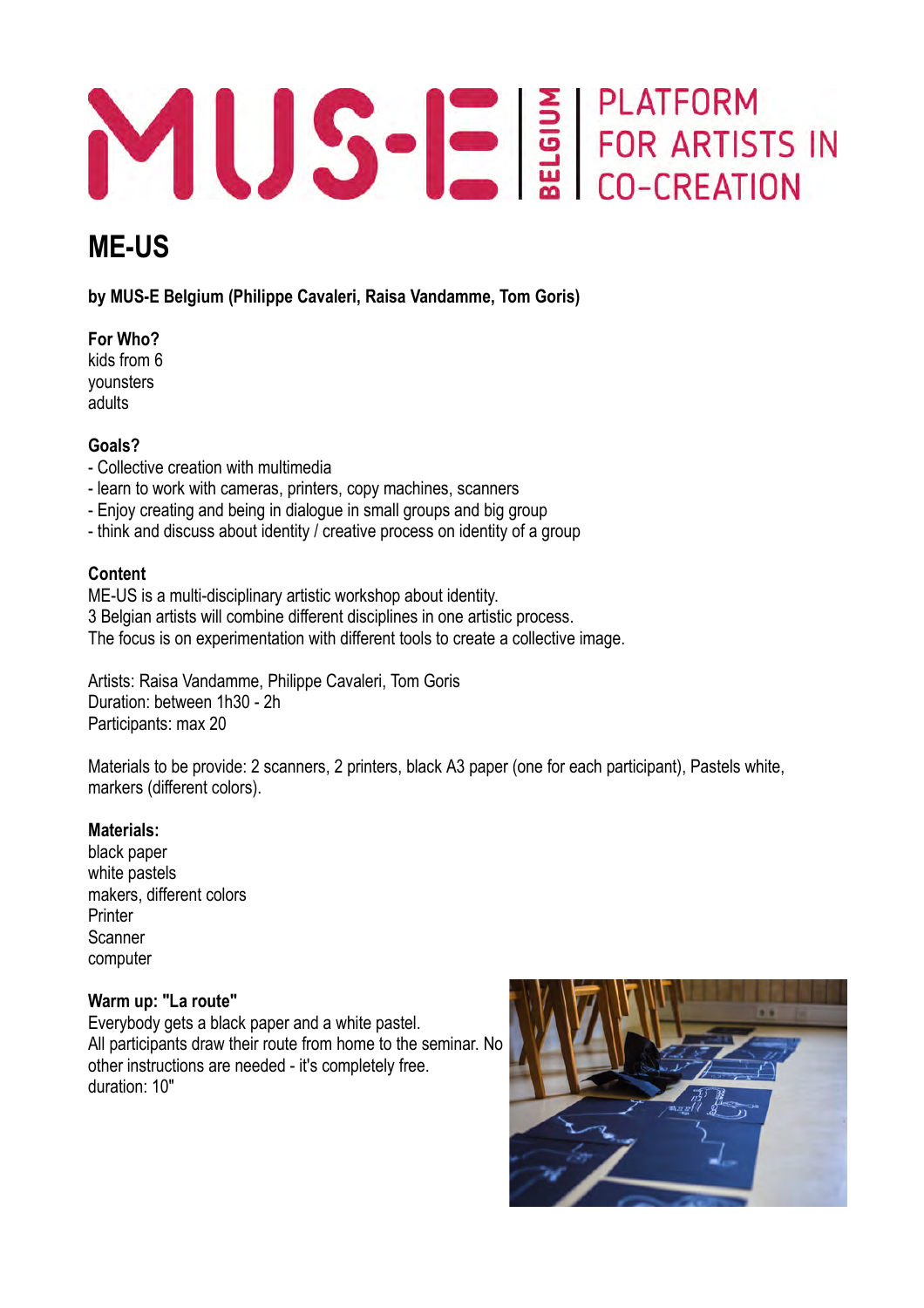### **ME-US**

### **1) Action 1: "Show me how you want to be seen"**

All participants will be divided into 2 groups.

Group 1 will start working with a scanner: we do some experimentations, try outs. At the end each one makes a portrait of themselves with the scanner ("an image that says something about you"). A selection of the images will be printed.

Group 2 will make photographs: First step: photographs of details Second step: portraits of faces (make a passport-like image) Third step: "Show me how you want to be seen" (add emotion, gestures, ...) Selection of photos will be printed.

Groups will do both activities. duration: 30"

### **2) Action 2: "I am ..."**

All participants take a marker and a piece of "paper". Everybody writes spontaneously as much lines as possible, starting with "I am ..." , without thinking too much I am ....  $I$  am  $\overline{I}$  $I$  am  $\ldots$ duration: 10"

### **3) Action 3: "Ch-Ch-Changes"**

"Show me what you want to change?" Take your first photo, choose what you don't like, and cut this out. Take the second photo, choose what you like, and cut this out. For example: You don't like the eyes, cut out the eyes (without destroying the portrait and the eyes). The best technique is to use a cutter :-)

By combining your portraits with the portraits of the others, you make new faces. Try out different combinations and take new photos of the ones you like.

Choose the "best" combination and paste this one on a paper. You can still add other parts left on the table- to finalize the new face. duration: 30"

### **4) Action 4: Dialogue**

The new face portrait will determinate new groups of 3/4 people. We take the writings back in Back to the writings, we cut & paste sentences and put them together duration: 15"

### **5) Assemblage of a groups-photo**

duration: 5"

Visualisation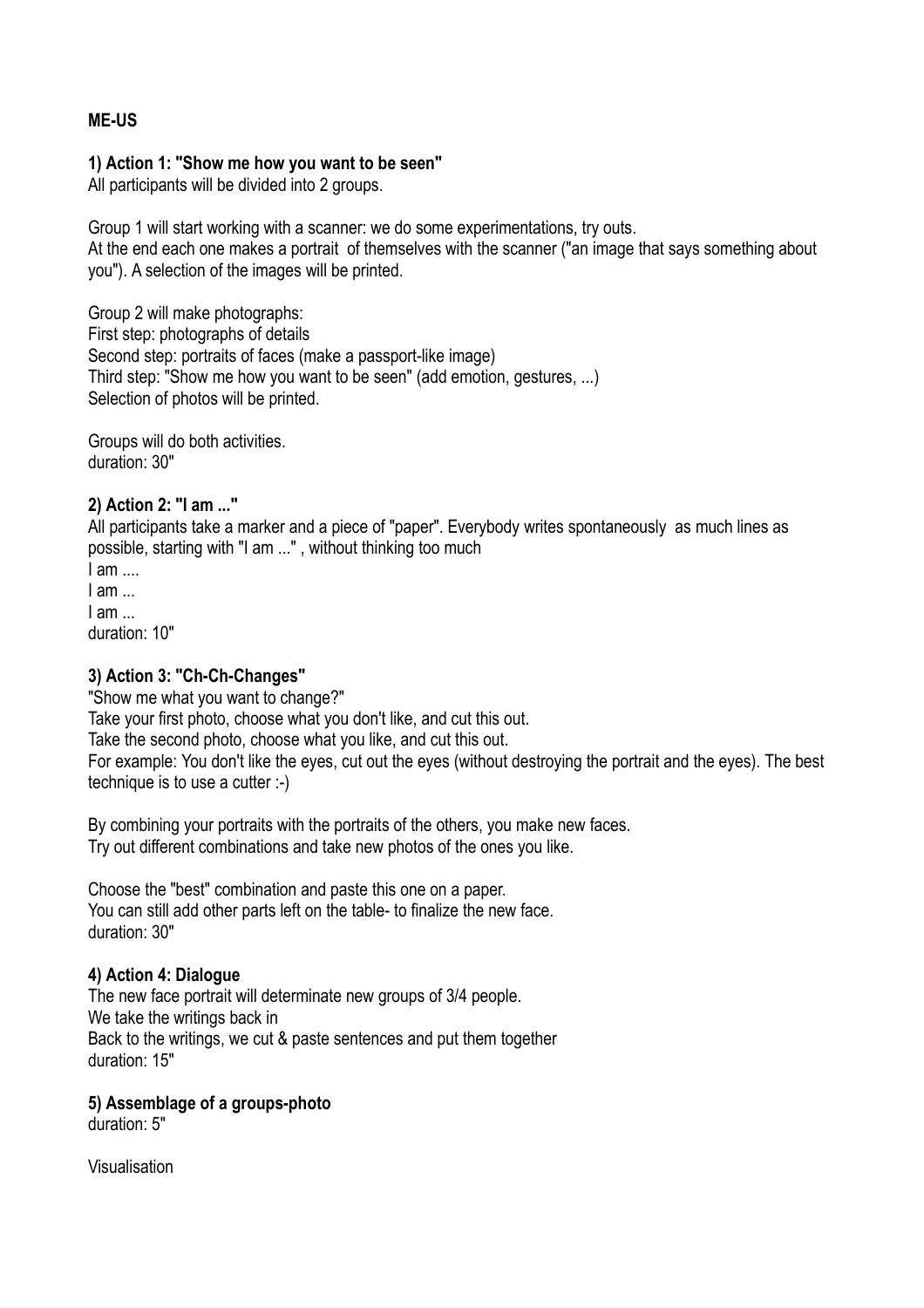